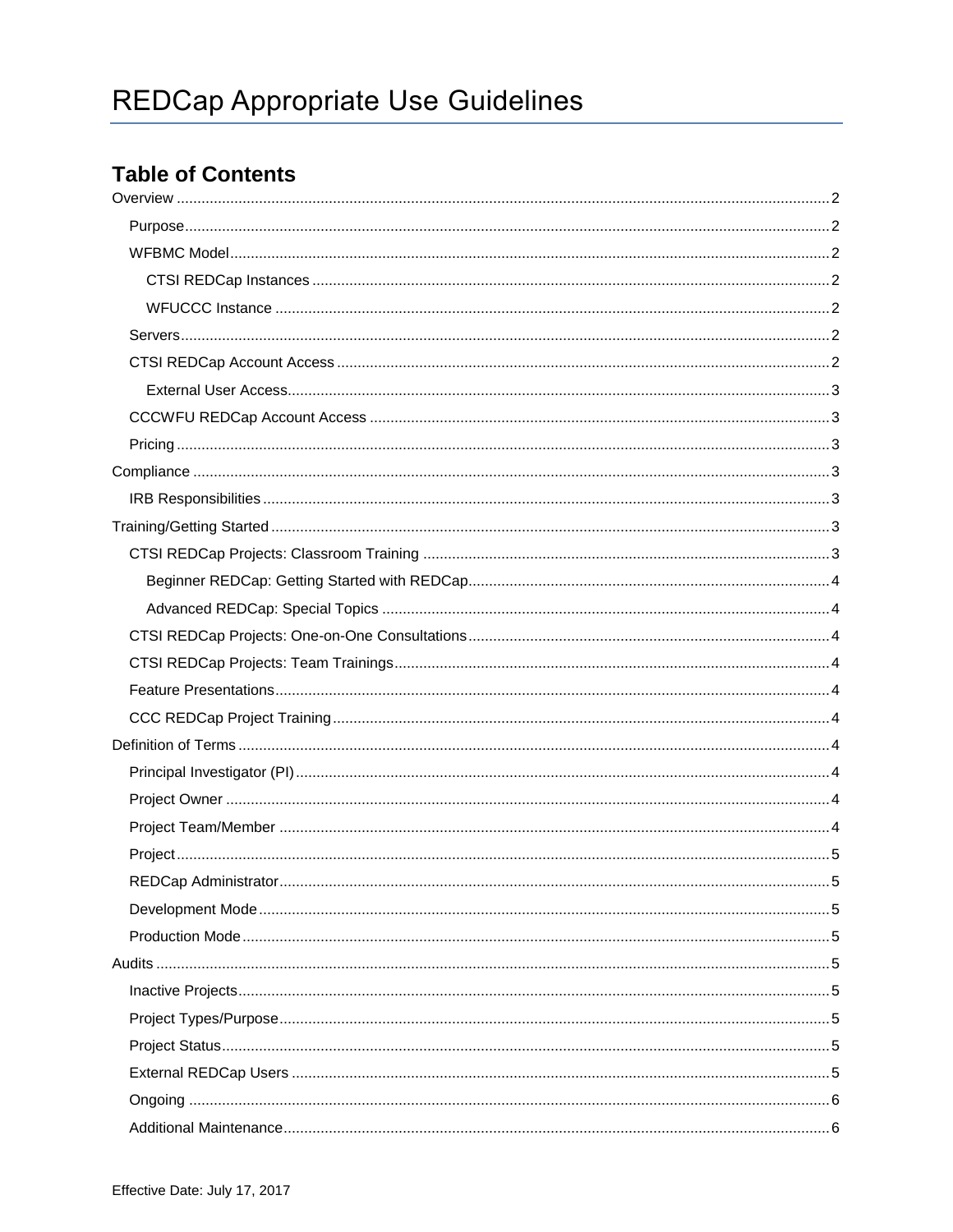# <span id="page-1-0"></span>**Overview**

The Clinical and Translational Science Institute (CTSI) has made Research Electronic Data Capture (REDCap) available to the Wake Forest Baptist Medical Center (WFBMC) community. REDCap provides a secure web application for building and managing online surveys and databases. REDCap enables rapid project development and provides users with advanced functionality, complete autonomy and control of projects, and direct exports to common statistical packages.

## <span id="page-1-1"></span>**Purpose**

The purpose of this policy is to provide guidance to WFBMC employees who utilize REDCap in the conduct of research related matters; including clinical, academic, and operational data collection.

### <span id="page-1-2"></span>**WFBMC Model**

REDCap is an open source software program created by Vanderbilt University and supported by the REDCap Consortium. WFBMC is a member of the REDCap Consortium; the software is available at no charge to Consortium Partners.

At WFBMC, there are three separate instances of REDCap. Wake Forest CTSI hosts two of these instances through the CTSI REDCap Portal located at [https://redcap.wakehealth.edu.](https://redcap.wakehealth.edu/) The CTSI also hosts a separate instance for the Wake Forest Comprehensive Cancer Center (WFUCCC) that can be accessed at [https://redcap.wakehealth.edu/redcapccc.](https://redcap.wakehealth.edu/redcapccc)

#### <span id="page-1-3"></span>**CTSI REDCap Instances**

The CTSI REDCap instances can be used for all institutional projects. The project team has complete control of their projects (from designing the project, assigning user roles, and completing tasks such as data entry, reporting, and data exports). The two instances are:

- **Internal:** REDCap Internal is completely contained within the WFBMC network and is available for all researchers' projects; most projects should be created within REDCap Internal, but there are instances where building on REDCap External is necessary.
- **External:** REDCap External is available for research projects that have been approved by the IRB and either have a public-facing survey or external collaborators. Also, non-research projects, such as event registrations that need a public-facing survey, will be hosted through REDCap External.

#### <span id="page-1-4"></span>**WFUCCC Instance**

The WFUCCC REDCap instance is for Cancer Related Research Projects. Researchers are invited to use the WFUCCC REDCap when their projects are reviewed by the Cancer Center's Protocol Review Committee. The Cancer Center also offers assistance in setting up projects in the CCCWFU REDCap instance, utilizing staff in Clinical Research Management, Cancer Center administrative staff as well as Cancer Center Biostatisticians.

#### <span id="page-1-5"></span>**Servers**

REDCap servers are behind the institution's firewall and are maintained by WFBMC Information Security (IS). The servers are backed up once daily, and back-up data are saved for thirty (30) days.

# <span id="page-1-6"></span>**CTSI REDCap Account Access**

If you are a medical center faculty, staff or student (anyone with a @wakehealth.edu email) you can automatically login to the CTSI REDCap system using your medical center ID and password at [https://redcap.wakehealth.edu.](https://redcap.wakehealth.edu/) While you can automatically login to the system, we highly recommend attending a training session or contacting the CTSI REDCap Team at [ctsiredcap@wakehealth.edu](mailto:tsiredcap@wakehealth.edu) before you get started with a project.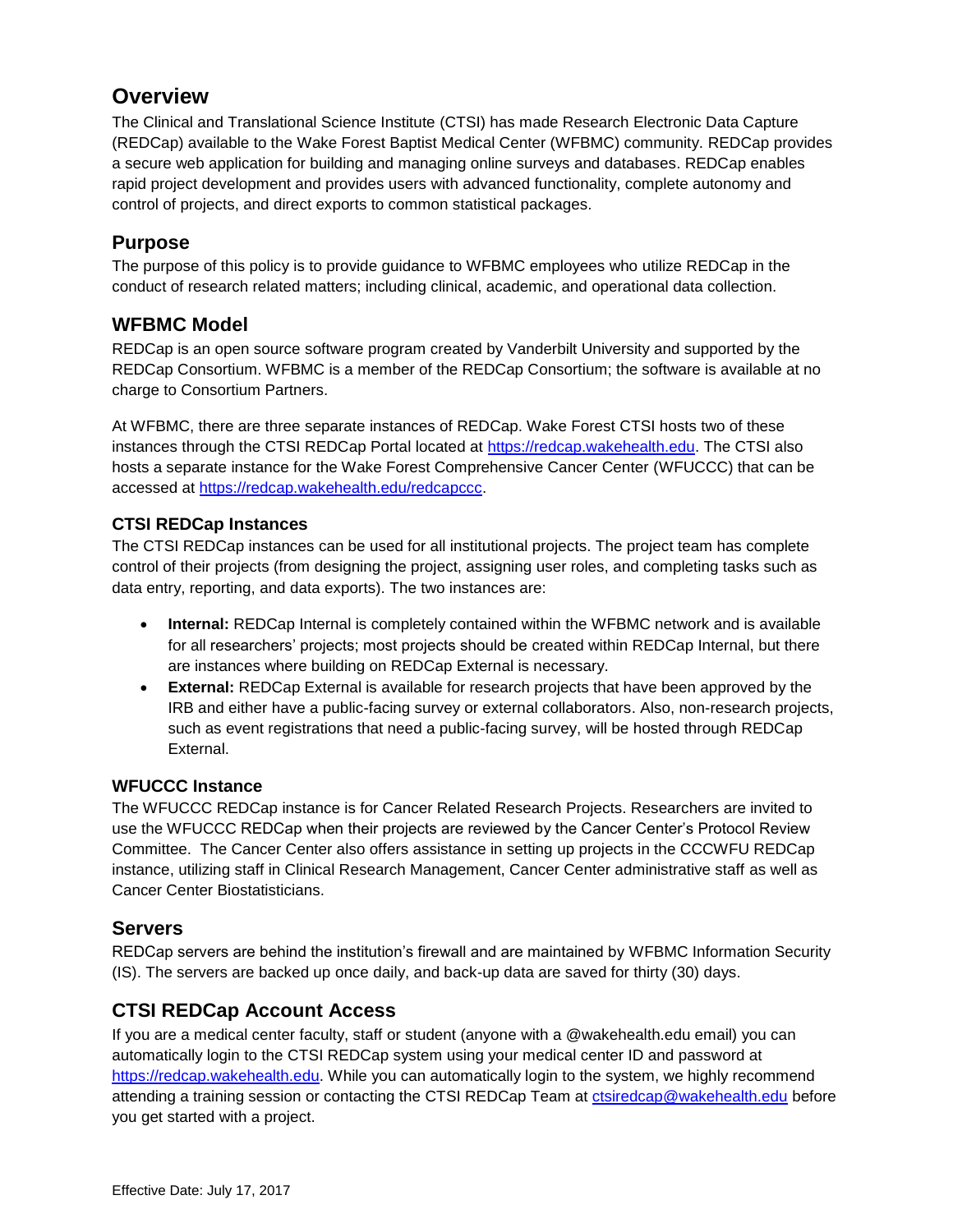#### <span id="page-2-0"></span>**External User Access**

External users (users that do not have a @wakehealth.edu email) can receive a login to our CTSI External REDCap system if they are working on a collaborative or multi-center project with WFBMC. External users must be working directly with a WFBMC employee in order to gain access to the CTSI REDCap system.

Only WFBMC users that have access to 'User Rights' on a project can request to add an external user account. The following is the responsibility of the WFBMC user that requests the account and not the responsibility of the CTSI REDCap Team:

- Ensure that the added external user adheres to all Wake Forest policies and procedures;
- Provide REDCap support (questions, trainings, etc.) for the added external user; and
- Grant the external user access to only the specific REDCap project they requested the account for.

### <span id="page-2-1"></span>**CCCWFU REDCap Account Access**

In order to gain access to the CCCWFU REDCap, contact Amy Landon [\(alandon@wakehealth.edu\)](mailto:alandon@wakehealth.edu).

### <span id="page-2-2"></span>**Pricing**

REDCap is available for use to all WFBMC employees at no cost.

An individual may request the CTSI REDCap Team to provide project development (inclusive of data entry forms, surveys, etc.) for a fee. Please contact the CTSI REDCap Team at [ctsiredcap@wakehealth.edu](mailto:%20ctsiredcap@wakehealth.edu) for a cost estimate based on the specific project needs.

# <span id="page-2-3"></span>**Compliance**

It is the user's responsibility to comply with all WFBMC policies and guidelines. If you are collecting data for the purpose of human subjects research, IRB approval is required.

# <span id="page-2-4"></span>**IRB Responsibilities**

The CTSI REDCap Team is not responsible for granting, approving, or waiving IRB project approvals. Any questions regarding IRB compliance with regard to project data should be directed toward the appropriate review board. Project Principal Investigators are responsible for ensuring that their project protocols allow for data capture, storage, and retrieval on our institution's REDCap instances and their REDCap project only collects data approved in their IRB application.

# <span id="page-2-5"></span>**Training/Getting Started**

REDCap is designed to be a self-service tool with minimal external instruction required to develop and deploy a project. Tutorial videos, a built-in Frequently Asked Questions knowledge bank, and embedded documentation are available and are used collectively to guide the user in utilizing the software.

Each REDCap consortium institution hosts its own separate and independent REDCap server(s) instance. REDCap software options, features and policies will vary at each institution. Please direct all inquiries you might have to the REDCap Administrators [\(ctsiredcap@wakehealth.edu](mailto:%20ctsiredcap@wakehealth.edu)) responsible for the WFBMC instances. The CTSI REDCap Team has access to many resources only available to REDCap Administrators; if a question is asked and the answer is unknown, we have contact sources to help answer unique or challenging questions that may arise.

# <span id="page-2-6"></span>**CTSI REDCap Projects: Classroom Training**

The CTSI offers two REDCap courses to teach users the functionality of REDCap. The first course is a prerequisite for the subsequent course. If a user feels strongly that the first course is not needed and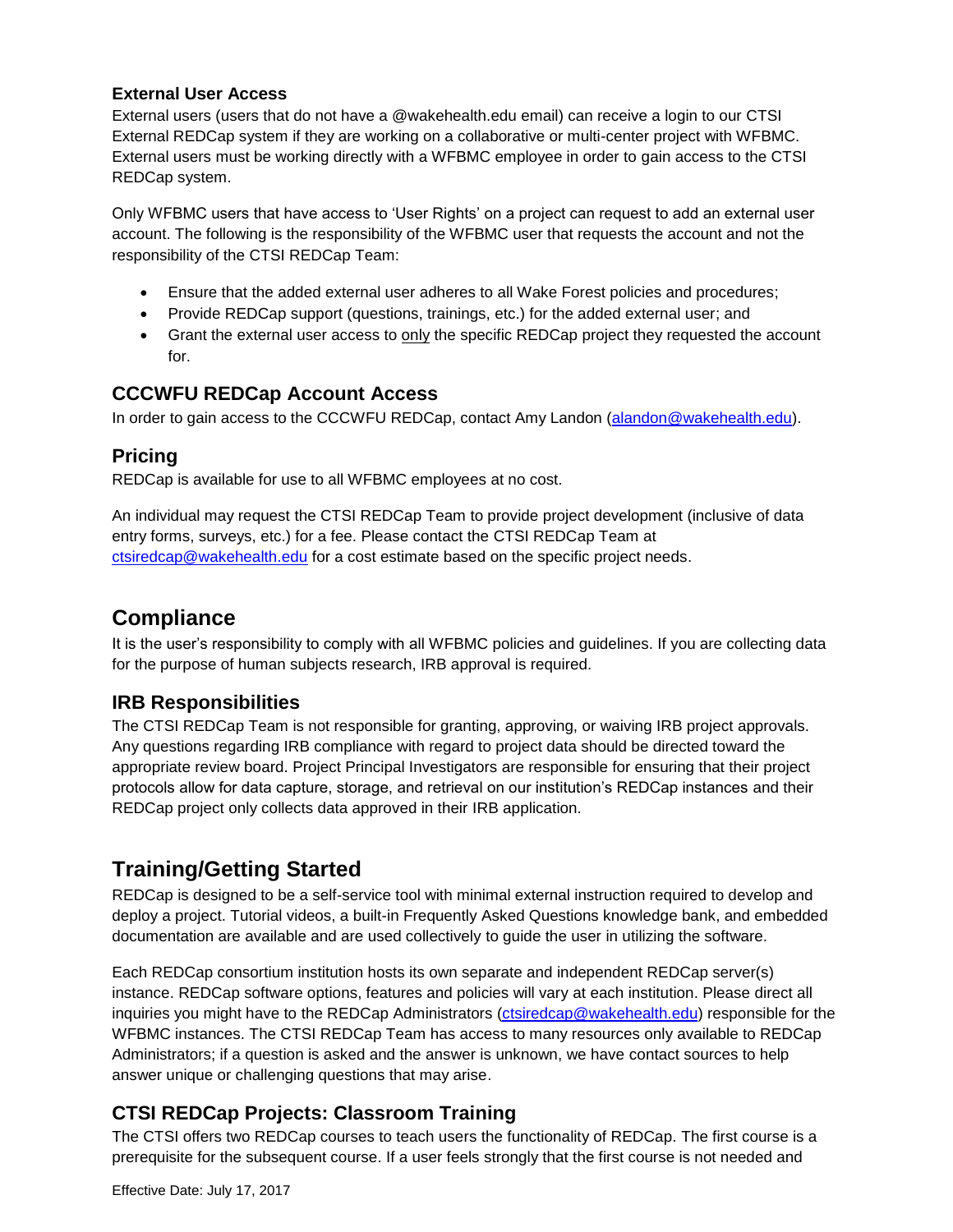wishes to advance directly to the next course, contact the CTSI REDCap Team for consideration. All classes will be offered in Classroom A or B in the Coy C. Carpenter Library. Use the following link to register for an upcoming class: [https://redcap.wakehealth.edu/redcap/surveys/?s=JPCXR8PCPK.](https://redcap.wakehealth.edu/redcap/surveys/?s=JPCXR8PCPK)

#### <span id="page-3-0"></span>**Beginner REDCap: Getting Started with REDCap**

The Beginner REDCap course is designed to help users understand the benefits of using the REDCap software and its features. Course attendees will learn to create a database, enter data, and move a database into production. Within the creation of a database, attendees will also learn about creating a survey, field types, field validation, and basic forms of branching logic. (Prerequisite: None)

#### <span id="page-3-1"></span>**Advanced REDCap: Special Topics**

This course is designed to provide exposure to applications and special features that are not covered in the Beginner class. This course will discuss the difference between classic and longitudinal projects, review how to create custom reports, and review advanced survey functionality, including the participant list, survey queue and automated survey invitations. (Prerequisite: Beginner REDCap)

### <span id="page-3-2"></span>**CTSI REDCap Projects: One-on-One Consultations**

After a REDCap user has attended classroom training sessions, if additional support is needed, a one-onone consultation can be set up with a member of the CTSI REDCap Team. This will provide additional support for specific project needs.

### <span id="page-3-3"></span>**CTSI REDCap Projects: Team Trainings**

If an entire project team wants to receive training on a specific project, group trainings, separate from classroom training, can be scheduled. We request that this include several people at once, and requests will be reviewed as they are received.

#### <span id="page-3-4"></span>**Feature Presentations**

The CTSI REDCap Team will present on general features and functionality of REDCap to a department, division, study team, etc. This presentation is not meant to train individuals, but to provide an introduction to the tool and allow individuals to ask questions to see if the tool could benefit an individual's project.

# <span id="page-3-5"></span>**CCC REDCap Project Training**

Any user that has a project in the CCC REDCap and would like REDCap training should contact the CTSI REDCap Team at [ctsiredcap@wakehealth.edu.](mailto:%20ctsiredcap@wakehealth.edu)

# <span id="page-3-6"></span>**Definition of Terms**

#### <span id="page-3-7"></span>**Principal Investigator (PI)**

The Principal Investigator is the person responsible for the conduct of the clinical research study and is typically the faculty leader conducting the research. This role includes responsibility for assignment of the project roles and authorizations to use specific forms and functions of the REDCap database to the members of the research team. The PI is the responsible party for making sure data collected in REDCap for research purposes aligns with the approved IRB protocol.

#### <span id="page-3-8"></span>**Project Owner**

The project owner is the individual that creates the REDCap project. The Project Owner, in the absence of the PI, is responsible for assignment of roles and authorizations to use specific forms and functions of the REDCap project to the members of the project team.

#### <span id="page-3-9"></span>**Project Team/Member**

Project Team/Members include the PI, Project Owner, research assistants/nurses, project managers, data entry persons and other personnel who have access to a REDCap project.

Effective Date: July 17, 2017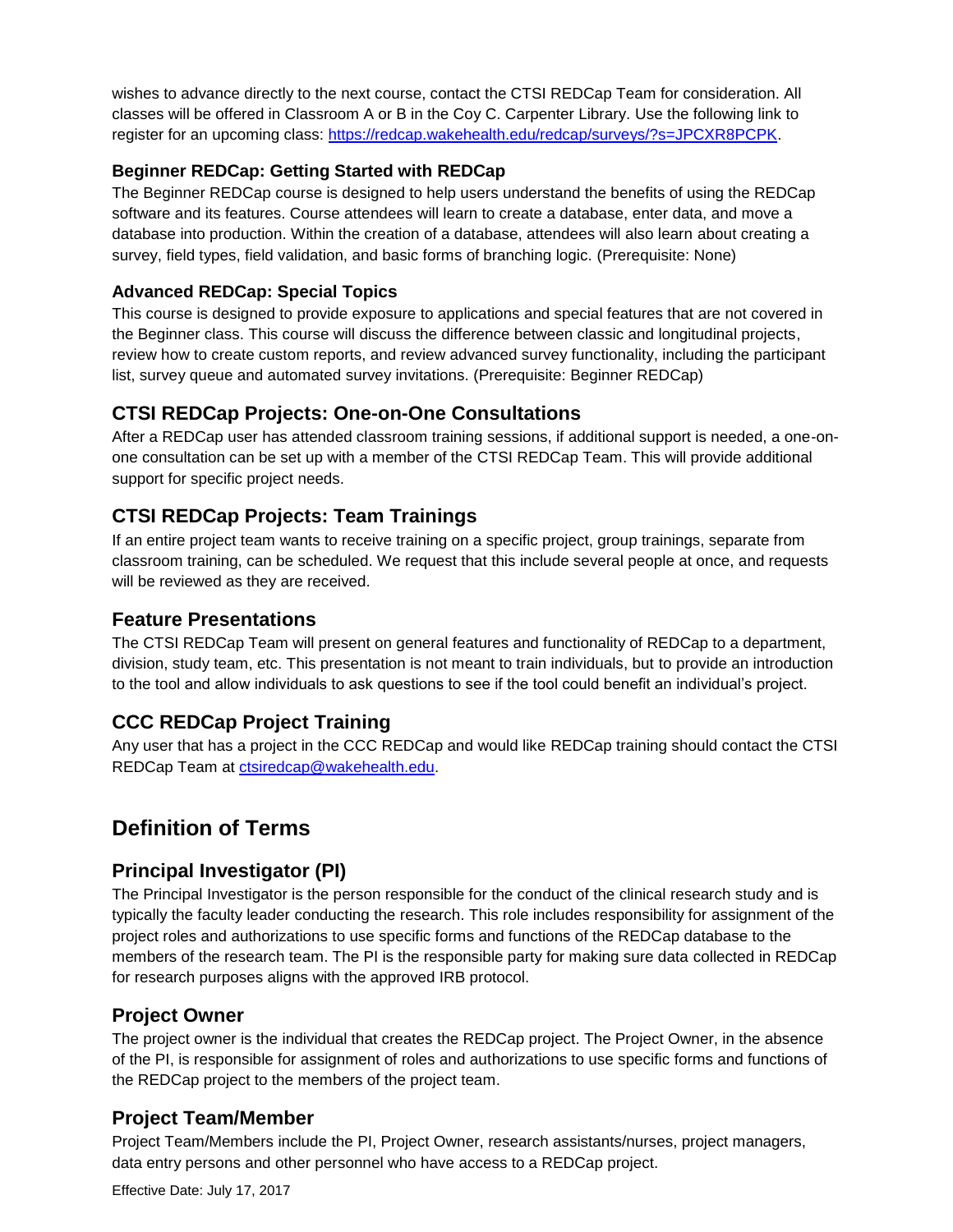# <span id="page-4-0"></span>**Project**

A project is a database or survey implemented in REDCap. It is a set of data entry forms, schedules and other REDCap instruments pertaining to a specific study or research project.

# <span id="page-4-1"></span>**REDCap Administrator**

REDCap Administrators are personnel responsible for implementation and maintenance of REDCap software, user education, and management of projects (e.g. approving project changes when in production). Those on the CTSI REDCap Team are the Administrators over all three institutional instances; additional REDCap administrators support the creation of projects specifically for the CCC instance.

# <span id="page-4-2"></span>**Development Mode**

Development mode is a state of the project that allows authorized team members to add, modify or delete data entry forms and other elements of the study design. Development mode allows for rapid project development as all changes to a project are immediately applied. This includes deletion of a project. Only test data should be entered into the database; no live data is allowed in REDCap until a project is thoroughly tested, moved into Production mode (described below), and IRB approval (if required) is granted.

# <span id="page-4-3"></span>**Production Mode**

Production mode is a state of the project that allows authorized team members to add, modify, or delete data. Any modification to the data collection design in this mode will need to be approved by a REDCap Administrator. The approval process allows changes to be reviewed and checked for errors to ensure data integrity.

# <span id="page-4-4"></span>**Audits**

The CTSI REDCap Team will complete one audit every quarter on the two CTSI REDCap Instances. This is to help properly maintain the system. The four audits are described below.

#### <span id="page-4-5"></span>**Inactive Projects**

If a project has had no activity within the past year, it will be subject to the archival or deletion process. Projects will be reviewed with recommendations sent to the Project Owner with a deadline to acknowledge and approve the recommendation or provide an alternate solution.

# <span id="page-4-6"></span>**Project Types/Purpose**

REDCap projects are noted with one of many project types/purposes when being created: Practice/Just for fun, Operational Support, Research, Quality Improvement, and Other. Projects will be reviewed to fix any incorrect project purposes, with a specific focus on Research projects. All projects identified as Research will also be verified for correct PI, IRB, and study information.

#### <span id="page-4-7"></span>**Project Status**

A project can exist in "development" or "production" status. Projects that are collecting live data are required to be in production status; this audit will review project statuses and update appropriately.

# <span id="page-4-8"></span>**External REDCap Users**

REDCap allows for external users through table-based authentication. This audit will review those created users, verify the project activity, and determine if that user is still a study team member on the specified project. All identified external users that are no longer involved in a project with WFBMC will be deleted from the system.